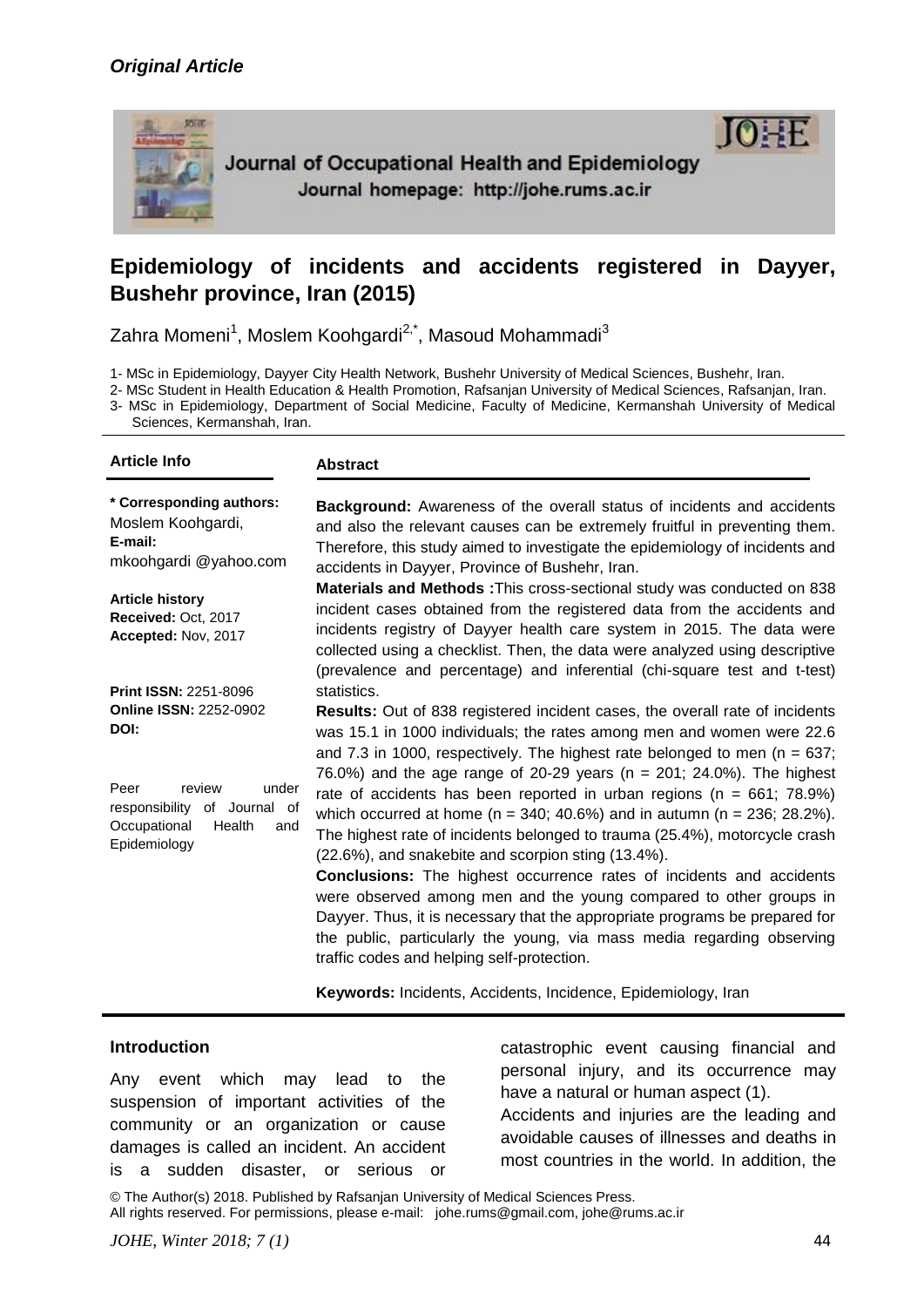damages caused by accidents will be the second leading cause of disability in developing countries and the third cause of death and disability worldwide by 2020 (2). Injuries due to incidents account for 12% of the burden of diseases and the highest mortality rate due to unintentional accidents in the world (1, 3). Accidents, like illnesses, have their own natural trend and follow an epidemiologic pattern, i.e., the interaction of the agent, the host, and the environment; in addition, their incidence is higher in some age groups, at certain times of the day or week, and in certain places (4).

Traffic accidents, drowning, falling, burns, violence, or annual wars cause the death of more than 5 million people and injury in millions of people annually. These events account for 9% of deaths, are threats to the health of each country (5), and may occur at any age (6). Damage is a major risk to adult health and the most common cause of death in the ages of 1-4 years worldwide.

Iran has high levels of incident traffic accidents in worldwide (7). Therefore, incidents are of the most common health problems in Iran, in which, over one million and two hundred thousand disability adjusted life years (DALY) are lost due to these problems (8). Furthermore, according to published statistics, 3% of all referrals to health care centers have been due to injuries due to incidents and traffic accidents (9). In a study conducted in the city of Saqqez, Iran, the overall incidence of events in all men and women was reported to be 10.6 per thousand (10). In addition, in a study in Lordegan City, Iran, the incidence of events and accidents among men and women was 5.6 and 2.9 per thousand, respectively (11).

The present decade has been called the *Decade of Action for Road Safety* (12). According to published statistics, damage due to incidents is one of the five major causes of death in different age groups in advanced and developing countries (13, 14) and one of the most important causes of disabilities in developed countries worldwide. Moreover, the costs and expenses of incidents are exorbitant, in addition, disabilities caused by incidents result in the loss of active labor force along with millions of useful working hours (14). Incidents are categorized in the group of non-communicable diseases, and their prevention requires individuals' increased awareness of safety principles. Therefore, awareness of the general status of incidents and their causes can be effective in preventing them and also in efficient care and treatment planning in order to reduce mortality due to incidents (7-10). Since such a study had hitherto not been carried out in Dayyer City, Iran, the present study was conducted to assess the epidemiology of accidents and incidents in this city.

# **Material and Methods**

To carry out this cross-sectional study, permission was obtained from the healthcare network authorities to receive data of incidents and accidents. Then, data obtained from the records of incidents and accidents in Dayyer City from April to March 2015, were investigated.

Bandar Dayyer is one of the cities located in the south of Bushehr Province, Iran, 208 km from the center of the province. The city is enclosed from the north by the cities of Dashti and Tangestan, from the east by the cities of Jam and Bandar Gangan, and from the south and west by the Persian Gulf. Its climate is generally warm and humid. Winter in this city is similar to spring in the cold provinces of the country. According to the census in 2011, the population of the city was 52,523, including 26,198 women and 26,395 men (15).

The study population comprised the total population (both city and village) covered by the health care network of the city of Dayyer, which consisted of 55,424 people, including 28,126 men and 27,298 women, of which, 44,020 resided in urban areas and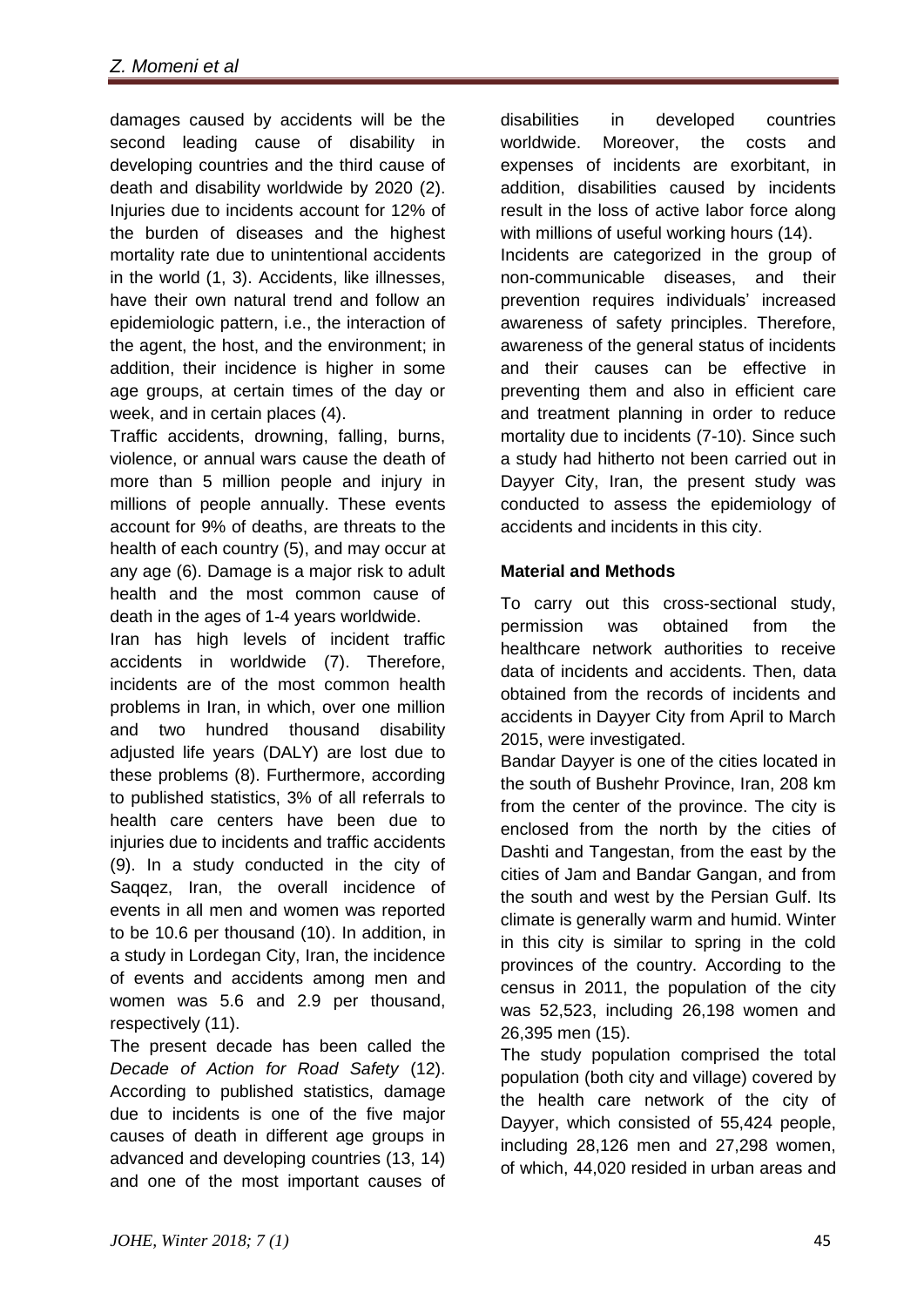11,404 in rural areas. A total number of 838 cases of incidents and accidents were recorded from April to March 2015. All cases recorded in terms of age groups, gender, type of incident, location of incident, area of incident, season of occurrence of the incident, and the outcome of the incident (the data of which were fully recorded) were extracted. The cases recorded with incomplete data (data lacking the age group, type of incident, gender, and other information requested by the study) were excluded. The data were then collected in a checklist.

Finally, the collected data were analyzed in SPSS software (version 16, SPSS Inc., Chicago, IL, USA). Results for quantitative and qualitative variables were reported as "mean ± standard deviation" and "rate (percent)", respectively. Chi-square test and t-test were used to determine the relationship between qualitative variables and calculate the mean age of the injured, respectively. The significance level was

considered to be 0.05 in all tests.

### **Results**

Of the 838 recorded incidents, 637 cases (76.0%) and 201 cases (24.0%) were related to men and women, respectively. The total population covered by the health care network of Dayyer City was 55,424 individuals, of which 28126 (50.7%) were men and 27298 (49.3%) were women. Accordingly, the overall incidence of events in all men and women was 1.15 per 1000 people; 22.2 and 7.3 per 1000 among men and women, respectively.

The mean age of the injured was  $27.10 \pm$ 15.75 years (with the age range of 1-81 years); the mean age of men and women was, respectively, 27.05 ± 14.92 and 27.26 ± 18.19 years. The results showed that the highest accident rates were related to trauma with 213 cases (25.4%), motorcycle with 189 cases (22.6%), and scorpion stings and snakebites with 112 cases (13.4%), respectively (Figure 1).



**Figure 1:** Frequency distribution of incidents and accidents in Dayyer City, Iran, in 2015

The distribution of accident victims according to age and sex groups showed that the highest incidence rates were in the age groups of 20-29 years with 295 cases

(35.2%) and 10-19 years with 162 cases (19.3%). Furthermore, the lowest number of cases of incidents was observed in the age group of 70-79 years with 20 cases (2.4%)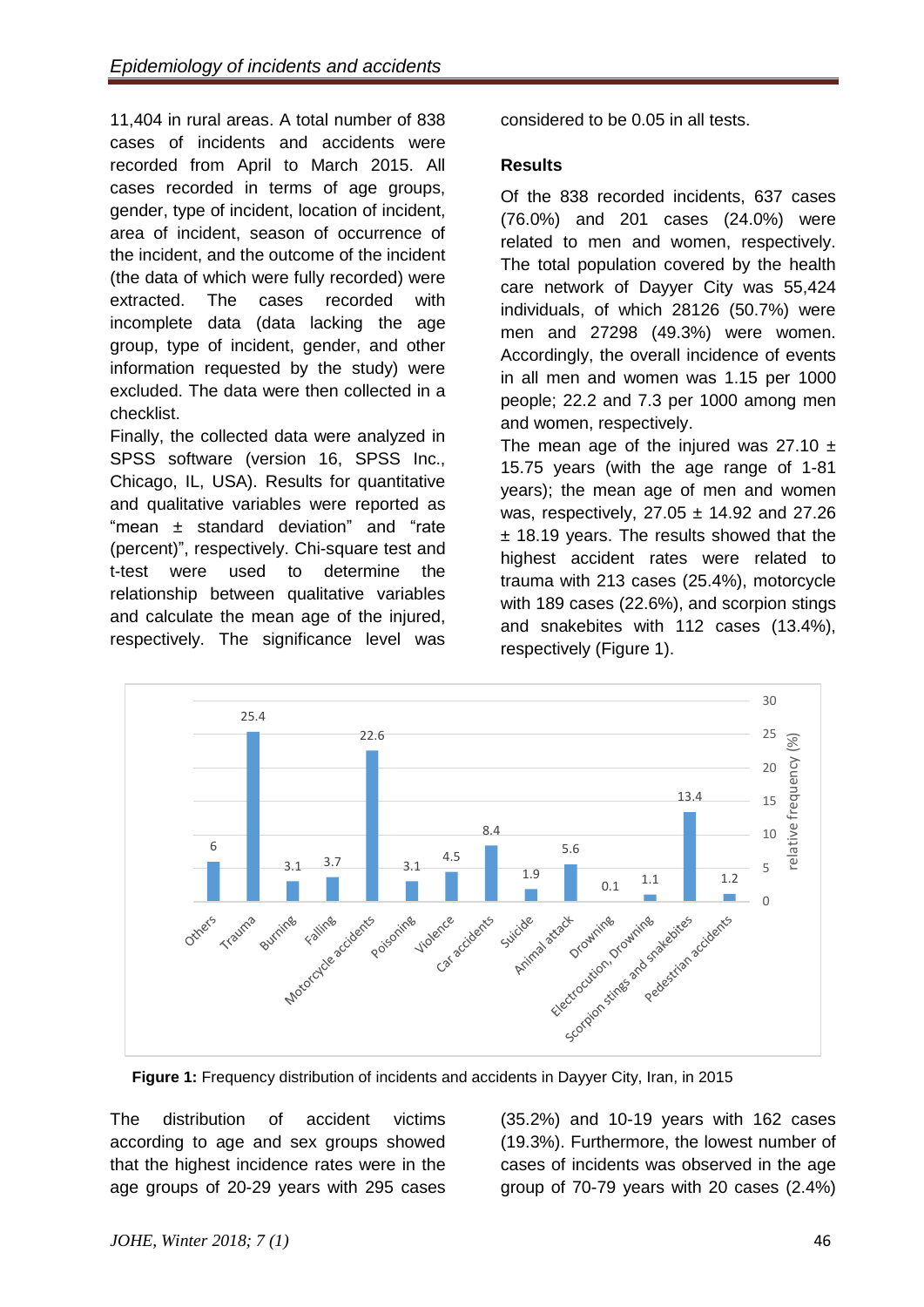and over 80 years with 4 cases (0.5%). In all age groups, more men were affected than women.

The investigation of age distribution in accidents showed that the rate of pedestrian accidents was higher in the age group of 1- 9 years (60%) and suicide in the age group of 10-19 years (37.5%). In addition, the incidents of scorpion sting and snakebite (34.8%), electrocution (33.3%), animal attack (38.3%), car accident (38.7%), violence (55.3%), poisoning (53.8%), motorcycle accident (32.8%), falling

(51.6%), burning (30.8%), and trauma (33.3%) were higher in the age group of 20- 29 years compared to other age groups. Table 1 shows the frequency distribution of the cause of incident in terms of gender. As can be seen in this table, except for the incidents of scorpion sting and snakebites and suicide, which were higher among women than men, incident rates were higher among men in other cases; this Difference was statistically significant (P < 0.001).

|                              | Gender                  |                       | P   |         |
|------------------------------|-------------------------|-----------------------|-----|---------|
| Type of incident             | Women<br>Prevalence (%) | Men<br>Prevalence (%) |     |         |
| <b>Pedestrian accident</b>   | 1(10)                   | 9(90)                 | 10  |         |
| Scorpion sting and snakebite | 57 (50.9)               | 55 (49.1)             | 112 |         |
| <b>Electrocution</b>         | 1 (11.1)                | 8(88.9)               | 9   |         |
| <b>Drowning</b>              | 0                       | 1 (100)               | 4   |         |
| <b>Animal attack</b>         | 12(25.5)                | 35 (74.5)             | 47  |         |
| <b>Suicide</b>               | 11 (68.8)               | 5(31.2)               | 16  |         |
| <b>Car accident</b>          | 19(27.1)                | 51 (79.2)             | 70  |         |
| Violence                     | 2(5.3)                  | 36 (94.7)             | 38  | < 0.001 |
| <b>Poisoning</b>             | 10(38.5)                | 16 (61.5)             | 26  |         |
| Motorcycle accident          | 14 (7.4)                | 175 (92.6)            | 189 |         |
| <b>Falling</b>               | 7(22.6)                 | 24 (77.4)             | 31  |         |
| <b>Burning</b>               | 7 (26.9)                | 19 (73.1)             | 26  |         |
| Trauma                       | 40 (18.8)               | 173 (81.2)            | 213 |         |
| Other cases                  | 20 (40)                 | 30 (60)               | 50  |         |
| Total                        | 201 (24)                | 637 (76)              | 838 |         |

**Table 1:** Frequency distribution of the cause of incident in Dayyer City, Iran, in terms of gender in 2015

Table 2 shows the frequency distribution of the cause of incidents in terms of the season of the incident. According to this table, in general, the highest and the lowest rates of incidents occurred in the fall with 236 cases (28.2%) and in the summer with 176 cases (21.0%), respectively. This relationship was also statistically significant  $(P < 0.001)$ .

Table 3 shows the frequency distribution of the cause of incident in terms of the area of the incident. According to this table, the highest rates of events, respectively,

occurred in urban areas with 661 cases (78.9%) and in rural areas with 115 cases (13.7%). In addition, the lowest rate of incidents occurred in the outskirts of the cities and villages with 62 cases (7.4%). The most frequent incidents in the city were trauma and motorcycle accidents, and in the village were scorpion stings and snakebites and motorcycle accidents, respectively. As shown in table 3, there is a significant relationship between the cause of the incident and the incident area  $(P < 0.001)$ .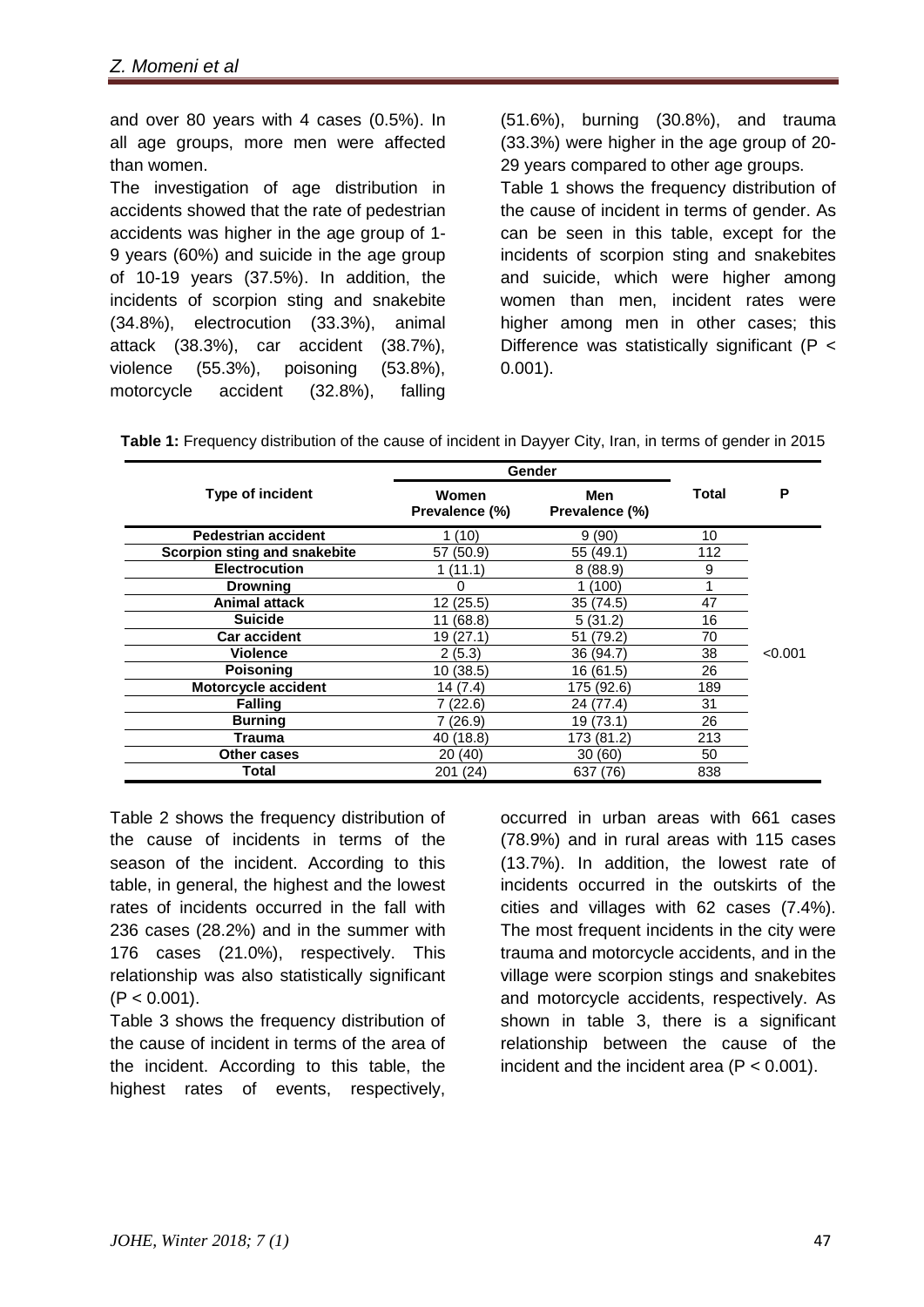| <b>Type of incident</b>         | <b>Season</b> |              |            |            | Total     | P       |
|---------------------------------|---------------|--------------|------------|------------|-----------|---------|
|                                 | <b>Spring</b> | Summer       | Fall       | Winter     |           |         |
| <b>Pedestrian accident</b>      | 6(60)         | 1 (10)       | 2(20)      | 1 (10)     | 10(100)   |         |
| Scorpion sting and<br>snakebite | 25(22.3)      | 36(32.2)     | 40 (35.7)  | 11(9.8)    | 112 (100) |         |
| <b>Electrocution</b>            | (11.1)        | 1 (11.1)     | 2(22.2)    | 5(55.6)    | 9(100)    |         |
| <b>Drowning</b>                 | (100)         | O)           | 0          | O          | 1 (100)   |         |
| Animal attack                   | 8(17)         | 12(25.5)     | 15 (32)    | 12(25.5)   | 47 (100)  |         |
| <b>Suicide</b>                  | 2(12.5)       | 5(31.2)      | 2 (12.5)   | 7 (43.8)   | 16 (100)  |         |
| <b>Car accident</b>             | 18 (25.7)     | 10 (14.3)    | 14 (20)    | 28 (40)    | 70 (100)  |         |
| Violence                        | 16 (42.1)     | 3(7.9)       | 3(7.9)     | 16 (42.1)  | 38 (100)  | < 0.001 |
| Poisoning                       | 3(11.5)       | 6(23.1)      | 8(30.8)    | 9(34.6)    | 26 (100)  |         |
| Motorcycle accident             | 39 (20.6)     | (22.2)<br>42 | 42 (22.2)  | 66 (35)    | 189 (100) |         |
| <b>Falling</b>                  | 9(29)         | 6(19.4)      | 10 (32.2)  | 6(19.4)    | 31 (100)  |         |
| <b>Burning</b>                  | 9(34.6)       | (27)         | 3(11.5)    | 7 (26.9)   | 26 (100)  |         |
| Trauma                          | 59 (27.7)     | 42 (19.7)    | 66 (31)    | 46 (21.6)  | 213 (100) |         |
| Other cases                     | 6 (12)        | 5(10)        | 29 (58)    | 10 (20)    | 50 (100)  |         |
| Total                           | 202 (24.1)    | 176 (21      | 236 (28.2) | 224 (26.7) | 838 (100) |         |

**Table 2:** Frequency distribution of the cause of the incident in Dayyer City, Iran, in terms of season in 2015

In terms of the location of incidents, 340 cases (40.6%), 225 cases (26.8%), 129 cases (15.4%), and 82 cases (9.8%) occurred at home, in the street, at work, and on the highway, respectively. Moreover, incidents in public places, schools, and sports facilities accounted for less than 10% of the cases.

In terms of the outcome of the incident, 833 individuals (99.4%) were treated and 5 (0.6%) died. Out of 5 deaths, 2 cases (0.2%) were due to suicide, 1 (0.1%) due to drowning, 1 due to falling, and 1 due to car accidents. Moreover, 3 cases (0.4%) and 2 cases (0.2%) of deaths were among men and women, respectively.

| Table 3: Frequency distribution of the cause of the incident in Dayyer City, Iran, in terms of incident area in 2015 |  |  |
|----------------------------------------------------------------------------------------------------------------------|--|--|
|                                                                                                                      |  |  |

|                                 |            | <b>Type of incident</b> |                                 |              |         |
|---------------------------------|------------|-------------------------|---------------------------------|--------------|---------|
| <b>Type of incident</b>         | City       | <b>Village</b>          | Outside the city<br>and village | <b>Total</b> | P       |
| <b>Pedestrian accident</b>      | 8(1.2)     | 2(1.7)                  | 0                               | 8(100)       |         |
| Scorpion sting and<br>snakebite | 78 (11.8)  | 32 (27.8)               | 2(3.2)                          | 112 (100)    |         |
| <b>Electrocution</b>            | 8(1.2)     | 1(0.9)                  | 0                               | 9(100)       |         |
| <b>Drowning</b>                 | 1 (0.2)    | ŋ                       | 0                               | (100)        |         |
| <b>Animal attack</b>            | 38 (5.7)   | 8 (7)                   | 1 (1.6)                         | (100)<br>47  |         |
| <b>Suicide</b>                  | 8(1.2)     | 6(5.2)                  | 2 (3.2)                         | (100)<br>16  |         |
| <b>Car accident</b>             | 42 (6.4)   | (6.1)                   | 21 (33.9)                       | (100)<br>70  | < 0.001 |
| <b>Violence</b>                 | 30(4.5)    | 2(1.7)                  | 6(9.7)                          | 38 (100)     |         |
| <b>Poisoning</b>                | 23(3.5)    | 3(2.6)                  | 0                               | 26 (100)     |         |
| Motorcycle accident             | 146 (22.1) | 29 (25.2)               | 14 (22.6)                       | 189 (100)    |         |
| <b>Falling</b>                  | 17 (2.6)   | 7 (6.1)                 | 7 (11.3)                        | 31 (100)     |         |
| <b>Burning</b>                  | 21(3.2)    | 5(4.3)                  | o                               | 26 (100)     |         |
| Trauma                          | 198 (30)   | 8(7)                    | 7 (11.3)                        | 213 (100)    |         |
| Other cases                     | 43 (6.5)   | 5(4.3)                  | 2(3.2)                          | 50 (100)     |         |
| Total                           | 661 (100)  | 115 (100)               | 62 (100)                        | 838 (100)    |         |

#### **Discussion**

This cross-sectional study was conducted in Dayyer City in 2015 to evaluate the epidemiology of incidents and accidents. In this study, out of a total of 838 recorded incidents, 637 cases (76.0%) and 201 cases

(24.0%) of incidents were men and women, respectively. The overall incidence of events in all men and women was 15.1 per 1000 individuals, and separately, 22.6 and 7.3 per 1000 individuals among men and women, respectively. The results of this study are in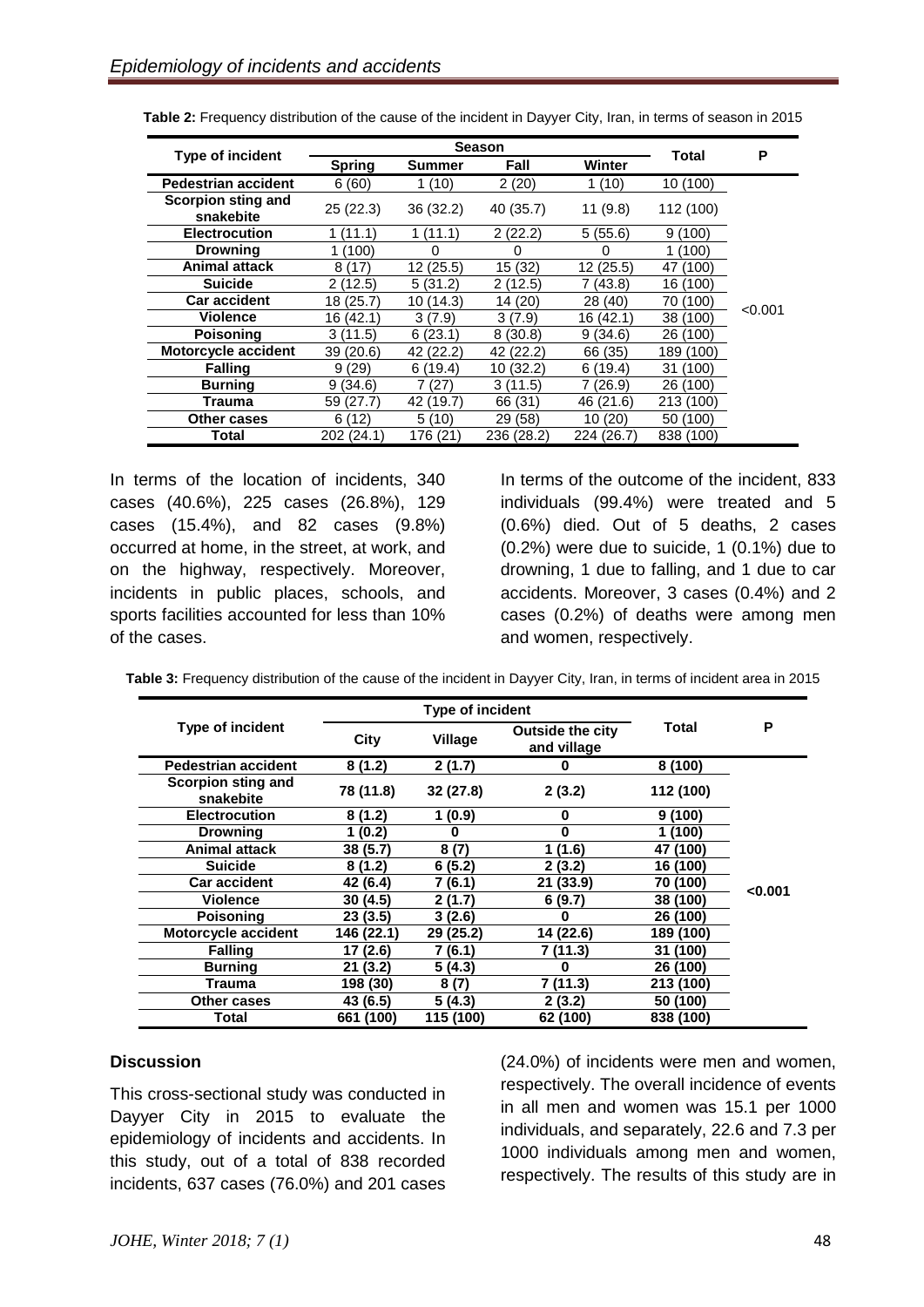agreement with the study of Mohammadi et al. (10) in terms of the finding that the incidence of events among men was higher than that among women. In their study, the overall incidence of accidents and incidents was 10.6 per 1000 individuals; 15.1 per 1000 among men and 5.9 per 1000 among women (10). In addition, the highest rates of incidents among men and women were 1830 cases (72.5%) and 695 cases (27.5%), respectively (10). Other studies, like the present study, indicate the higher incidence rate of events among men (11, 16). The higher rate of incidents among men can be due to occupational activity and the greater use of vehicles by men than women. Hence, more measures must be taken with intergovernmental partnerships and participation of local people and authorities in the field of providing and promoting the safety of occupations of men (17).

Distribution of the cause of incidents by gender showed that, except for the incidents of scorpion stings and snakebites and suicides that were higher among women than men, men were more likely to be exposed to incidents. This indicates the greater high-risk behavior and daring among men than women; however, the incidents of scorpion stings and snakebites were more likely to occur among women than men, which is not consistent with the study of Soudjani (11). Cases of scorpion stings and snakebites in the city of Dayyer were more frequent in the fall and at home [86 cases (78.6%)]. Therefore, it can be concluded that due to the geographical location, climate changes, and coastal position of this city, with increasing rainfall in the fall, snakes and scorpions come out of the soil and bushes and enter homes through open doors and windows. Since women are at home, they are more at risk than men. Furthermore, there were more suicide cases among women compared to men; this is consistent with the results of the study by Soudjani (11). This may be due to

the more sensitive temperament and greater vulnerability of women than men, or their higher levels of mood, emotional, and anxiety disorders, and less social support in protecting women's rights relative to men. In this study, the mean age of the injured

was 27.10 ± 15.75 years; it was 24.00 ± 12.80 years in the study by Rafiei in the city of Aq Qala, Golestan Province, Iran (17). In this study, the majority of the injured were, respectively, youth and adolescents. In addition, most of the incidents occurred in the third decade of life of individuals, which was similar to the studies by Fazel in Kashan, Iran, (18) and Rafiei in Aq Ghala, Golestan (17). In these studies, most of the injured were in the age group of 20-29 years, indicating their greater energy and joy, negligence and carelessness which have led to an increase in incidents in this age group.

The results of this study showed that most of the pedestrian accidents occurred in the age group of 1-9 years. This issue could be directly related to distraction and inadequate supervision by adults. Therefore, parents should be provided the necessary training to be more cautious regarding children when crossing the roads. Suicide was more frequent in the age group of 10-19 years, which is similar to the study by Rafiei in Golestan (17); this issue also requires training of life skills related to this vulnerable group in schools.

The incidents of scorpion stings and snakebites, electrocution, animal attack, car accident, violence, poisoning, motorcycle accident, falling, burning, and trauma were higher in the age group of 20-29 years than other age groups. Mohammadi et al. investigated the frequency of accidents and incidents in the city of Saggez, Iran, in the age groups of 15-25 and 26-35 years (10). They found that the highest incidence rates were related to suicide and car accident among women, and car accidents and violence among men. Souri et al. conducted a study with the purpose of identifying the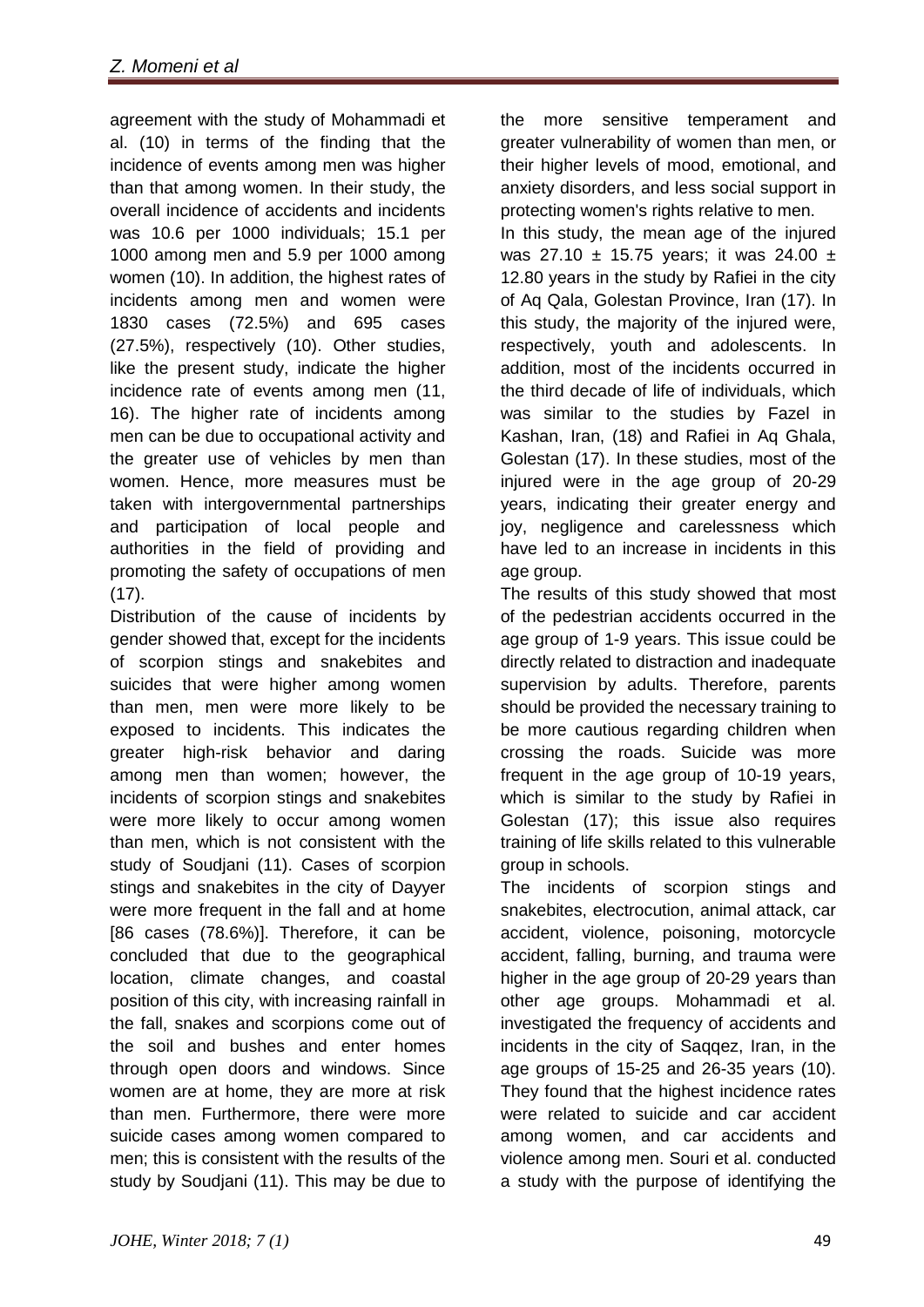epidemiological pattern of non-lethal incidents in Iran (20). They reported that the highest rate of incidents in the age groups of 15-25 and 26-35 years were due to traffic accidents and suicide among men and women, respectively. In the epidemiological investigation of driving accidents in Isfahan, Iran, by Fanian et al. (21), the highest rates of traffic accidents and deaths were reported in the age group of 16-25 years. The greater incidence of events in this age group, given that these individuals are at working age, can indicate the young person's strength and, consequently, the inexperience of this age group in dealing with everyday problems, non-compliance with laws and regulations, and their vulnerability. Since this age group is economically considered as an active group of the community, the greater attention of health policy makers is required to adopt security measures in this respect.

In this study, the highest rates of incidents were related to trauma and motorcycle accident with 213 cases (25.4%) and 189 cases (22.6%), respectively. In general, the highest and lowest rates of incidents, respectively, occurred in the fall with 236 cases (28.2%) and summer with 176 cases (21.0%). However, in the study by Rafiei in Golestan, most of the events occurred in the spring, and then, in the summer (17). In a study by Rostami in Ardebil, Iran, the highest rate of incidents was related to the summer (22), in addition, in a study by Mobasheri in Fasa, Iran, the highest rate of incidents among children was observed in the winter (23). In this port city, due to changes in the climate from summer to fall, and due to the reopening of schools, vehicle traffic increases, resulting in an increase in incidents in this season.

In terms of the region of incident, the highest number of incidents occurred in urban areas, and then, in rural areas, and the lowest rate of incidents occurred in the outskirts of the city and villages, respectively. Moreover, in terms of the

location of incident, the highest rates of incidents were related to the home and streets, respectively. Similar to the present study, Rodriguez (13), Khosravi (17), Rafiei (24), Kalantari (25), and Mohammadi (26) also reported the highest rate of incidents in the city. In addition, in the studies by Kalantari (17) and Rafiei (24), the highest rate of incidents occurred on the street, and then, at home. Furthermore, in the study by Gholamaliyi, the most frequent place of occurrence of traffic accidents was the street (27). The results of these studies are not consistent with the present study in terms of the location of incidents. This difference in the results of the present study with other studies may be due to weakness in the data recording system of incidents in terms of the location of the incident in Dayyer, because, due to the high rate of incidents among men and their occupations which are usually outdoors, most of the incidents are expected to occur outside the home.

In terms of the outcome of the incidents, most of the individuals were treated and only 0.6% of the cases resulted on death, indicating low mortality rate due to incidents in this city, which is consistent with the study by Olawale (28).

In this study, the highest rates of incidents in the city were, respectively, related to trauma and motorcycle accident. In addition, in the village, this rate was, respectively, related to scorpion stings and snakebites and motorcycle accident. In a study by Neghab et al., which was conducted to investigate accidents and incidents in the city of Shiraz, Iran, it was found that burnings and damages caused by sharp objects were more prevalent among women both in urban and rural areas (29). However, poisoning and falling from a height have occurred more among men. As the items examined and the location chosen for the study differed from the rest of the researches by colleagues, the statistics were slightly different. In the present study,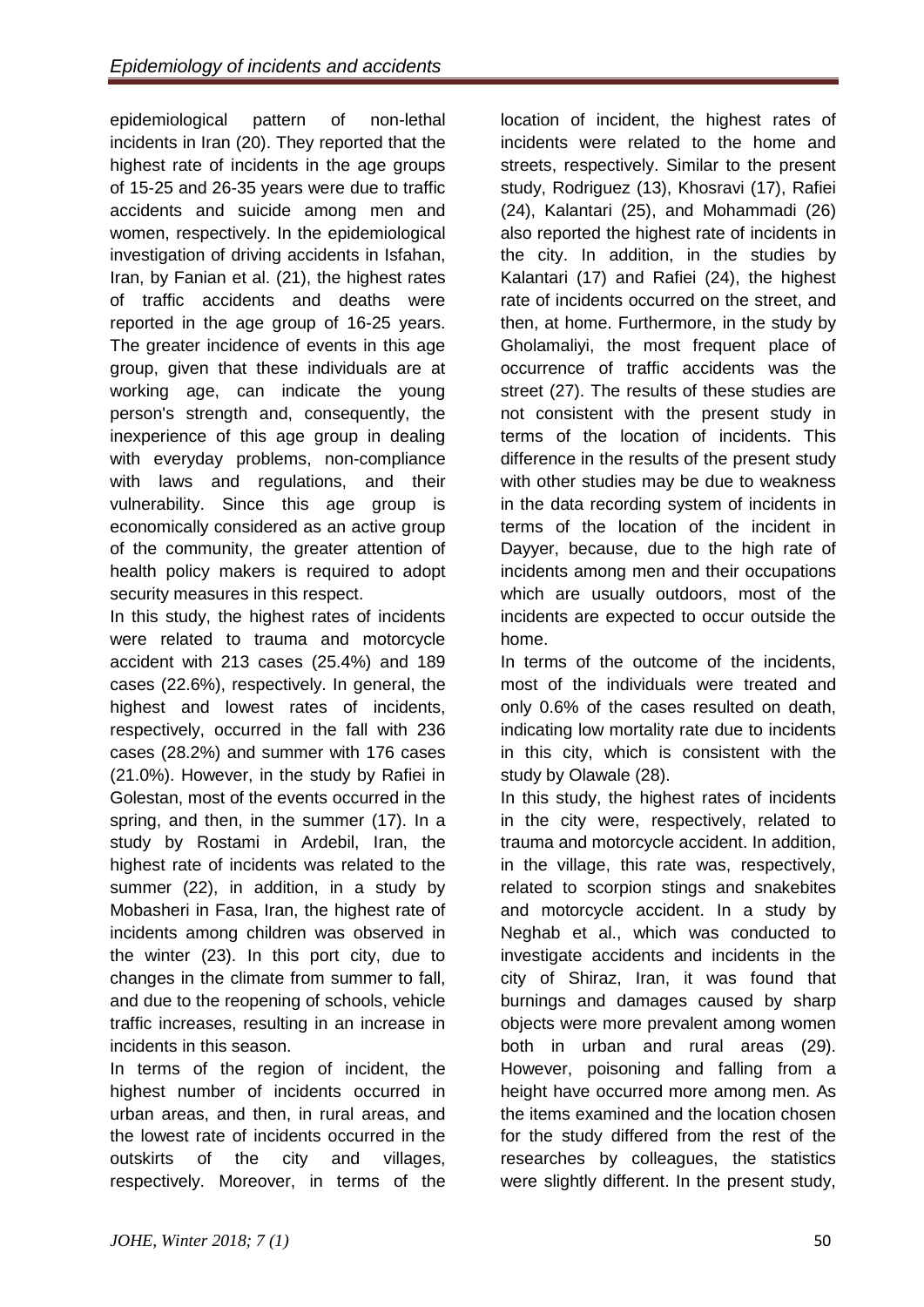the increase in the rate of trauma in the city could be due to the advancement of technology, the increase in the number and speed of vehicles, and the change in the way of driving. Moreover, the increased rate of motorcycle accidents in the cities and villages indicate the unbridled use of motorcycles in the city of Dayyer and a lack of attention of individuals to traffic regulations. Therefore, training all residents in the cities and villages on traffic regulations and attention to the principles of safety and protection of buildings to prevent entry of animals, especially scorpions and snakes, to buildings, especially among villagers, seem necessary. The need to train individuals to reduce incidents has also been well reported in the study by Mohammadi (26) and the target group of men of 18 to 35 years of age, with the highest incidence of injuries, has been introduced as an incident prevention target group. Such an explanation in the policy of preventing accidents can be considered by the policy makers of the Ministry of Health, Treatment, and Medical Education. In addition, it can be introduced as the first line of prevention of accidents and increasing of health awareness through health education in the health centers of the country.

The most prominent limitation of this study was the use of data from 2015 which were made available to authors; thus, the information was outdated. However, considering that the purpose of this study was to highlight the importance of incidents and accidents among mortality factors in the country and cities, and the need for more effective prevention and the use of such information in effective policies on prevention of incidents in the country; therefore, the authors were encouraged to use this information.

Considering the breakdown of incidents in this study in terms of age and gender groups, it is recommended that future studies on the issue of incidents and accidents in the city of Dayyer be carried

out on the relationships and factors affecting the incidents to adopt appropriate policies in the field of prevention of accidents and incidents in this city.

# **Conclusion**

The rate of occurrence of incidents in the city of Dayyer was higher among men and in the youth age group compared to other age groups. In addition, their most common causes were trauma, motorcycle accidents, and scorpion sting and snakebites. Therefore, the increased awareness of individuals is necessary to reduce incidents and possible complications caused by them. Therefore, prevention of incidents and accidents requires the training of all residents in the cities and villages, especially the youth, through public media to comply with driving guidelines and the use of personal protective equipment.

# **Acknowledgments**

The authors of this article wish to thank the officials of the health and treatment network of the city of Dayyer, especially the chief of the center of accidents and incidents, for their cooperation regarding data collection.

# **Conflict of interest:** None declared.

# **References**

- 1. Kalantari Khalilabad H, Pourahmad A, Yamani M, Rahnamaei M. Terminology of transportation and sandstorm management. Scientific-Research Quarterly of Geographical Data (Sepehr) 2008; 17(68):57-61.
- 2. Murray CJ, Lopez AD. Alternative projections of mortality and disability by cause 1990– 2020: Global Burden of Disease Study. Lancet 1997; 349(9064):1498-504.
- 3. Sim TP, Ng KC. Childhood injuries: prevention is always better than cure. Singapore Med J 2005; 46(3):103-5.
- 4. Ahmadpour A, Bigdeli R, Qochi Z, Karbord AA, ahmadi S. The study of the trend and outbreak of accident and incidents in Qazvin city in 2010. Edrak 2010; 5(19):38-42.